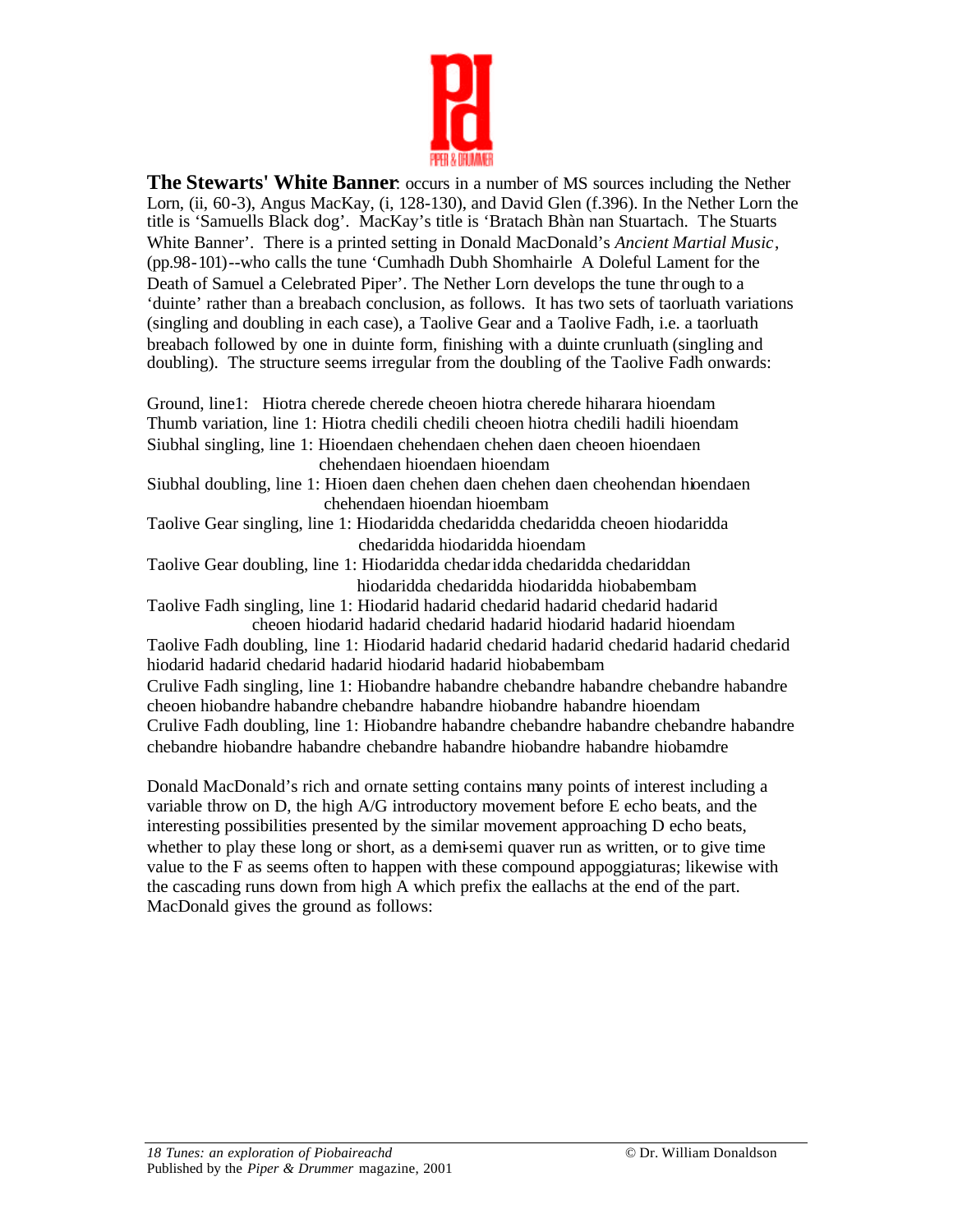

Ground of Stewarts White Banner from Donald MacDonald's Ancient Martial Music, p. 98

The following example shows MacKay's timing of the ground, including differences from MacDonald in bars 5 and 6 and in line 3. The reader will also note as the tune unfolds that MacKay varies the timings of his cadences at phrase endings, sometimes accenting the initial note, sometimes cutting down to the second note of the group:

Ground of Stewarts White Banner, Angus MacKay's MS (i, 128)



Both MacDonald and MacKay follow the ground with a single thumb variation as follows: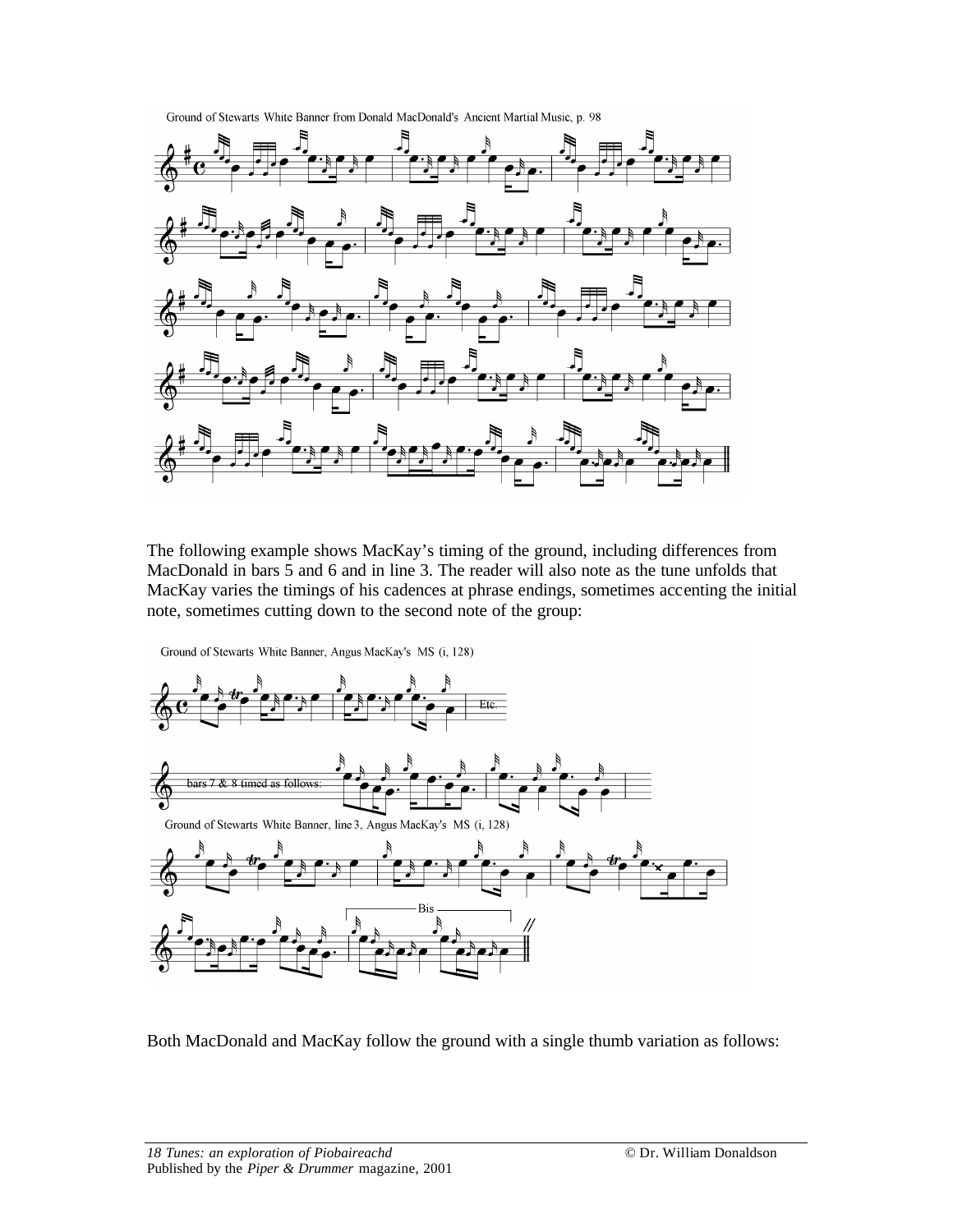



Thumb variation Stewarts White Banner, Angus MacKay's MS (i, 128)



Then follows a siubhal singling and doubling in both MacDonald and MacKay, each showing an interesting alternation of even and dotted quavers:

Siubhal singlingline 1, Stewarts White Banner, Donald MacDonald's Ancient Martial Music (p.99)



The gracenote cluster above which occurs in MacDonald at the beginning of each line of the variation, and again at the beginning of the doubling is probably intended as an anacrusis, which can be seen in a number of MacDonald settings including 'The Big Spree' (MacDonald MS, ff.144-149).